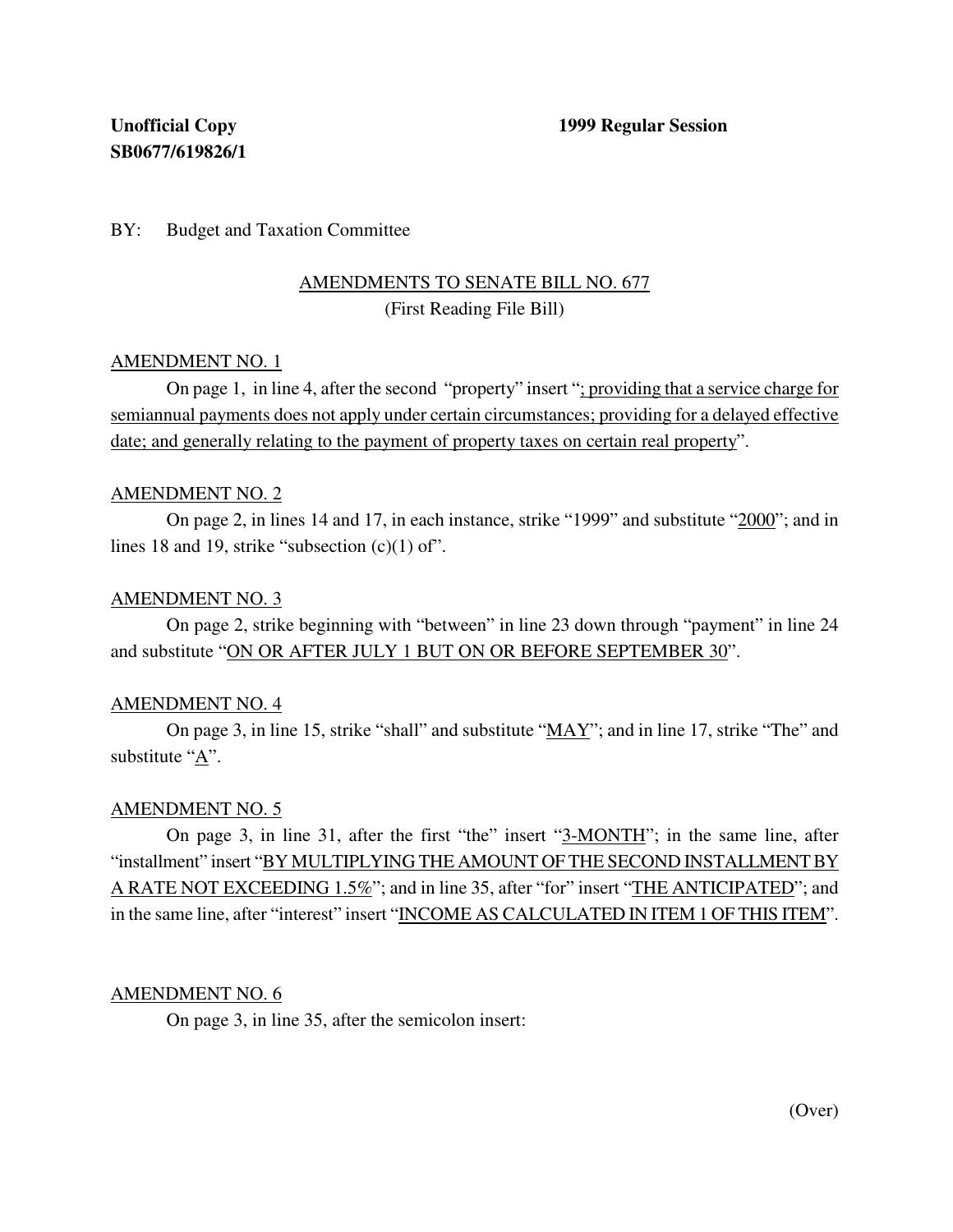## **SB0677/619826/1 B&T Amendments to SB 677 Page 2 of 3**

## "(2) DOES NOT APPLY IF BOTH INSTALLMENTS OF PROPERTY TAX ARE PAID ON OR BEFORE SEPTEMBER 30 OF THE TAXABLE YEAR;".

On page 4, in line 1, strike "(2)" and substitute " $(3)$ "; in line 15, after "of" insert " $\Delta NY$ "; in line 16, after "installment" insert "UNLESS THE SECOND INSTALLMENT IS PAID ON OR BEFORE SEPTEMBER 30 OF THE TAXABLE YEAR;

## 4. THAT THE SERVICE CHARGE DOES NOT APPLY IF BOTH INSTALLMENTS ARE PAID ON OR BEFORE SEPTEMBER 30 OF THE TAXABLE YEAR";

in line 17, strike "4." and substitute "5."; in line 27, before "may" insert an opening bracket; in line 28, strike the bracket; in line 29, after the bracket, insert "SHALL BE SUBMITTED WITH THE APPROPRIATE PAYMENT"; in line 30, strike "is due"; and in line 32, after "(i)" insert "IS DUE".

On page 5, in line 2, after "(i)" insert " $IS DUE$ "; in the same line, strike "and"; and in line 4, after "year" insert "; AND

# (III) MAY BE PREPAID WITHOUT THE SERVICE CHARGE OR INTEREST ON OR BEFORE SEPTEMBER 30 OF THE TAX YEAR".

## AMENDMENT NO. 7

On page 5, in line 5, after " $(J)$ " insert " $(1)$ "; in line 6, strike the bracket; in the same line, strike "annual payments" and substitute "SEMIANNUAL INSTALLMENTS"; in line 8, strike the bracket; in the same line, strike "semiannual installments" and substitute "ANNUAL PAYMENTS"; in line 9, strike the bracket; in line 11, strike "a semiannual" and substitute "AN ANNUAL"; strike beginning with "Except" in line 14 down through "if" in line 15 and substitute " $E$ "; in line 17, strike "a semiannual" and substitute "AN ANNUAL"; and in line 19, strike the bracket.

## AMENDMENT NO. 8

On page 5, after line 35, insert:

"SECTION 2. AND BE IT FURTHER ENACTED, That for the taxable year beginning July 1, 1999, a semiannual payment schedule election under § 10-204.3 of the Tax - Property Article shall apply to the property tax due and not in arrears for the current tax year for any transfer occurring on